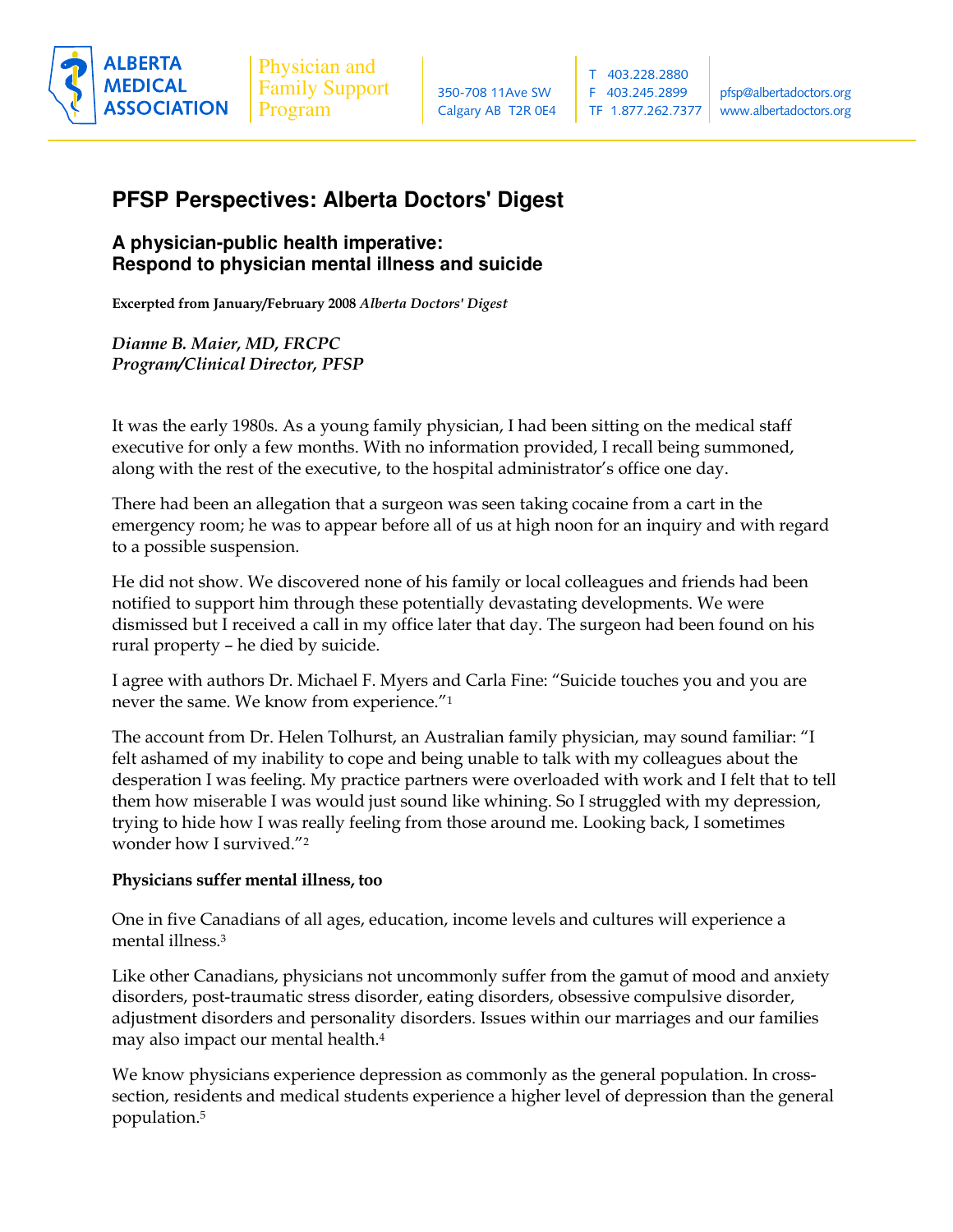Substance-use disorders (e.g., alcohol) are as common with physicians as anyone else. Many physicians with substance-use disorders have concurrent mental illness.<sup>4</sup>

Mental illnesses have associated mortality. Four thousand Canadians are lost every year to suicide.<sup>2</sup> These Canadians include our patients, neighbors, loved ones and colleagues.

The 2004 Journal of the American Medical Association (JAMA) consensus statement on physician depression and suicide reports physicians having higher suicide rates as compared to the general population. The relative risk for male physicians is 1.1:3.4 and for female physicians 2.5:5.7.<sup>5</sup> Current Canadian statistics are unavailable.

Two questions:

- What priority does **Canadian culture** put on mental illness prevention, early intervention and treatment?
- What priority does our culture of medicine put on mental illness prevention, early intervention and treatment?

The best principles of public health are important for our medical culture to endorse and practise.<sup>6</sup> This is particularly important as we know that taking better care of ourselves and our colleagues translates into better care of our patients.

### We need to give up our self-treatments

Physicians respond to their own mental illnesses in many ways. Many deny their illnesses. Others have anxiety or feel shame with regard to having a serious illness. Many struggle as they attempt to control their symptoms, their treatment or the lack thereof.

Physicians may fear the impact of such illnesses on their financial situation. Moreover, they may fear the risk to their professional standing, whether in the local hierarchy of their department, their academic centre or with the regulatory body.

Do we suffer in a more pronounced way because of the stigma towards mental illness in our medical culture?

Have you used vernacular language in describing patients or colleagues with a putative mental illness? Do we consider the impact of our thoughtlessness and expression of stigma on our patients, our families or our colleagues?

A psychiatrist who regularly treats physicians suffering with depression commented, "The hard-ass attitudes of some specialties and departments certainly do not make it easy for people to seek help."7

Would you be able to consider a mental health issue in a colleague? You might be aware that your colleague has uncharacteristically displayed the following:

- Decreased job performance or impairment
- Increased absenteeism
- Withdrawn
- Irritable, argumentative
- Decreased care in appearance
- $\bullet$ Increase/change in physical complaints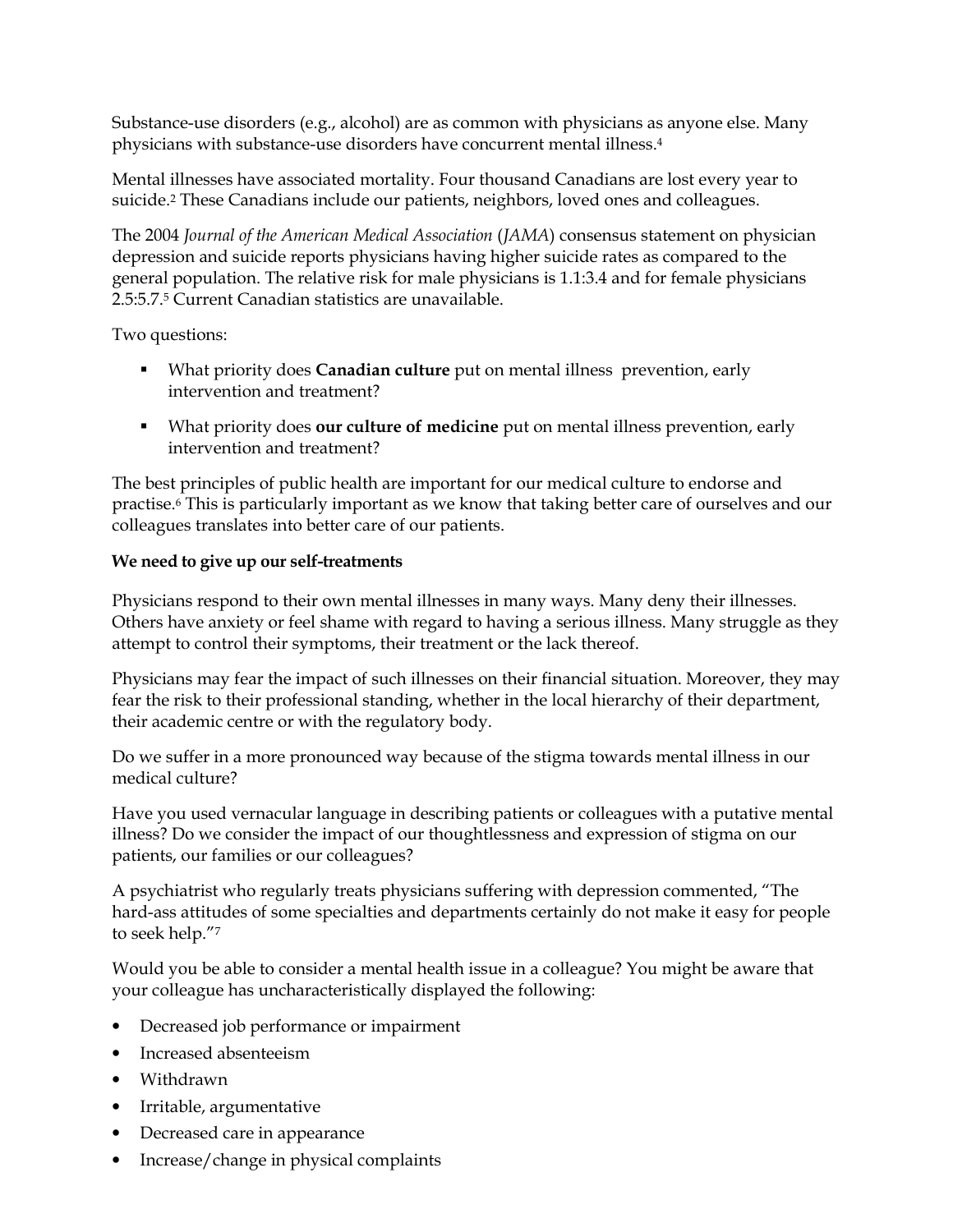Remember, with mental illness, as with substance use disorders, work is often the last to go. Physicians are at risk for suicide for a variety of factors that may include:

- Mood disorders
- Substance-use disorders
- Long hours and decreased social supports
- Excessive work/life harmony conflicts
- Losses personally, professionally or financially
- Career dissatisfaction, administrative problems, excessive professional demands
- Greater familiarity and access to drugs (a specific risk) $8$

Dr. Myers describes the deadly triad of physician suicide risk as:

- Unrecognized, untreated or under-treated psychiatric illness
- Suicidal diathesis
	- Impulsivity н.
	- Aggression
	- Agitation
	- High anxiety
- Stigma in the patient and internally in the treating physician<sup>8</sup>

It is important to be able to recognize the warning signs of a person considering suicide. These signs might include the following:

- Threatening/talking of wanting to hurt or kill himself
- Looking for ways to kill himself by seeking access to firearms or available medications or drugs
- Talking/writing about death, dying or suicide, when these actions are out of the ordinary for the person
- Exhibiting one or more of the following signs:
	- Hopelessness  $\mathbf{r}$
	- $\blacksquare$ Rage
	- Acting recklessly or engaging in risky activities
	- Feeling trapped, like there is no way out
	- Increased alcohol or drug use
	- " Withdrawing from family, friends and society
	- Anxiety, agitation, unable to sleep or sleeping all the time
	- Dramatic mood changes
	- No reason for living; no purpose in life<sup>1</sup>